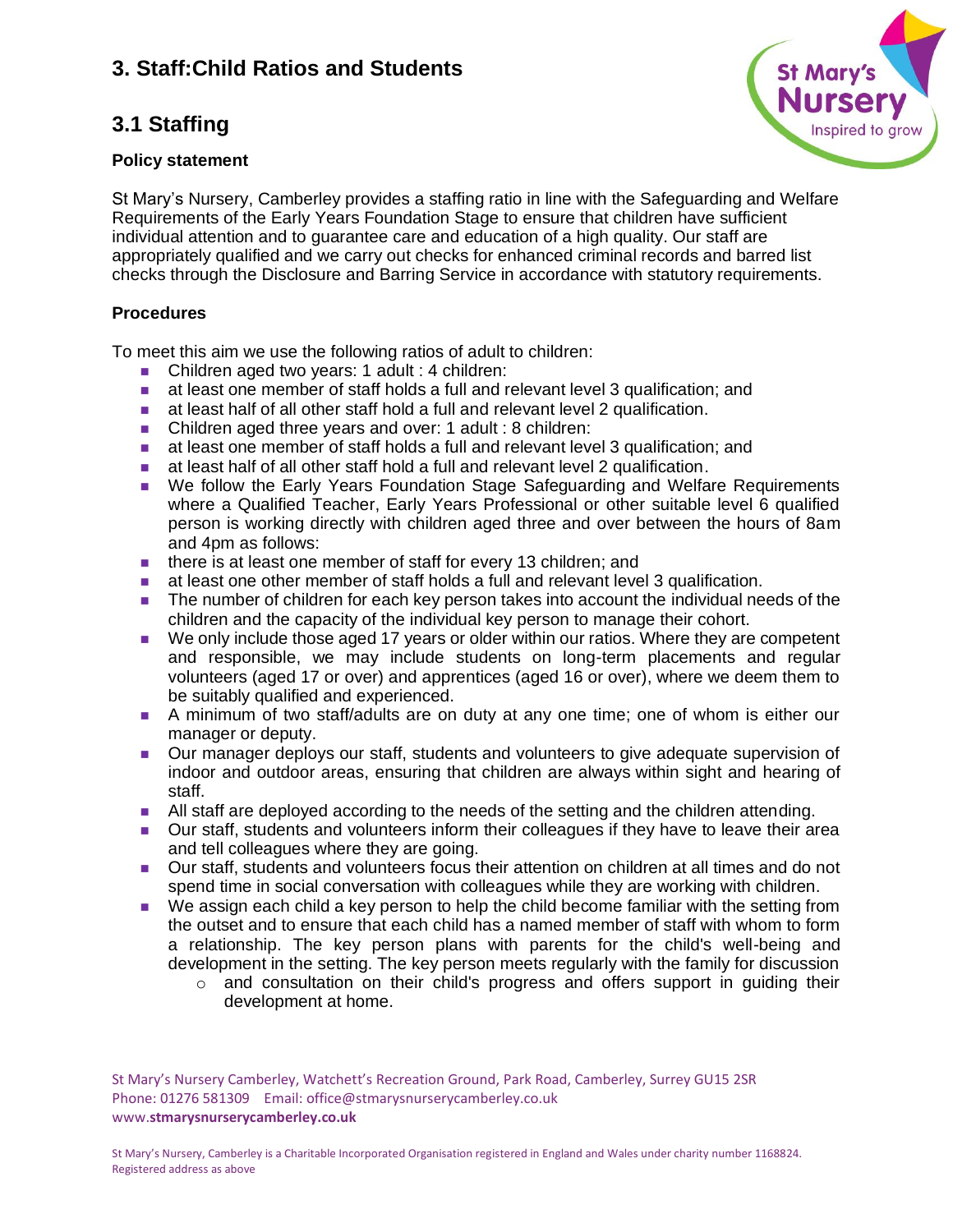■ We hold regular staff meetings to discuss children's progress, their achievements and any<br>difficulties that may arise from time to time. difficulties that may arise from time to time.

St Mary's

| This Policy was adopted by                           | St Mary's Nursery,             | (name of  |
|------------------------------------------------------|--------------------------------|-----------|
|                                                      | Camberley,                     | provider) |
| Last reviewed On                                     | 1 <sup>st</sup> September 2021 | (date)    |
| Date to be reviewed                                  | 1 <sup>st</sup> September 2022 | (date)    |
| Signed on behalf of the provider                     |                                |           |
| Name of signatory                                    | <b>Andrew Knowles</b>          |           |
| Role of signatory (e.g. chair, director<br>or owner) | Chairperson                    |           |
|                                                      |                                |           |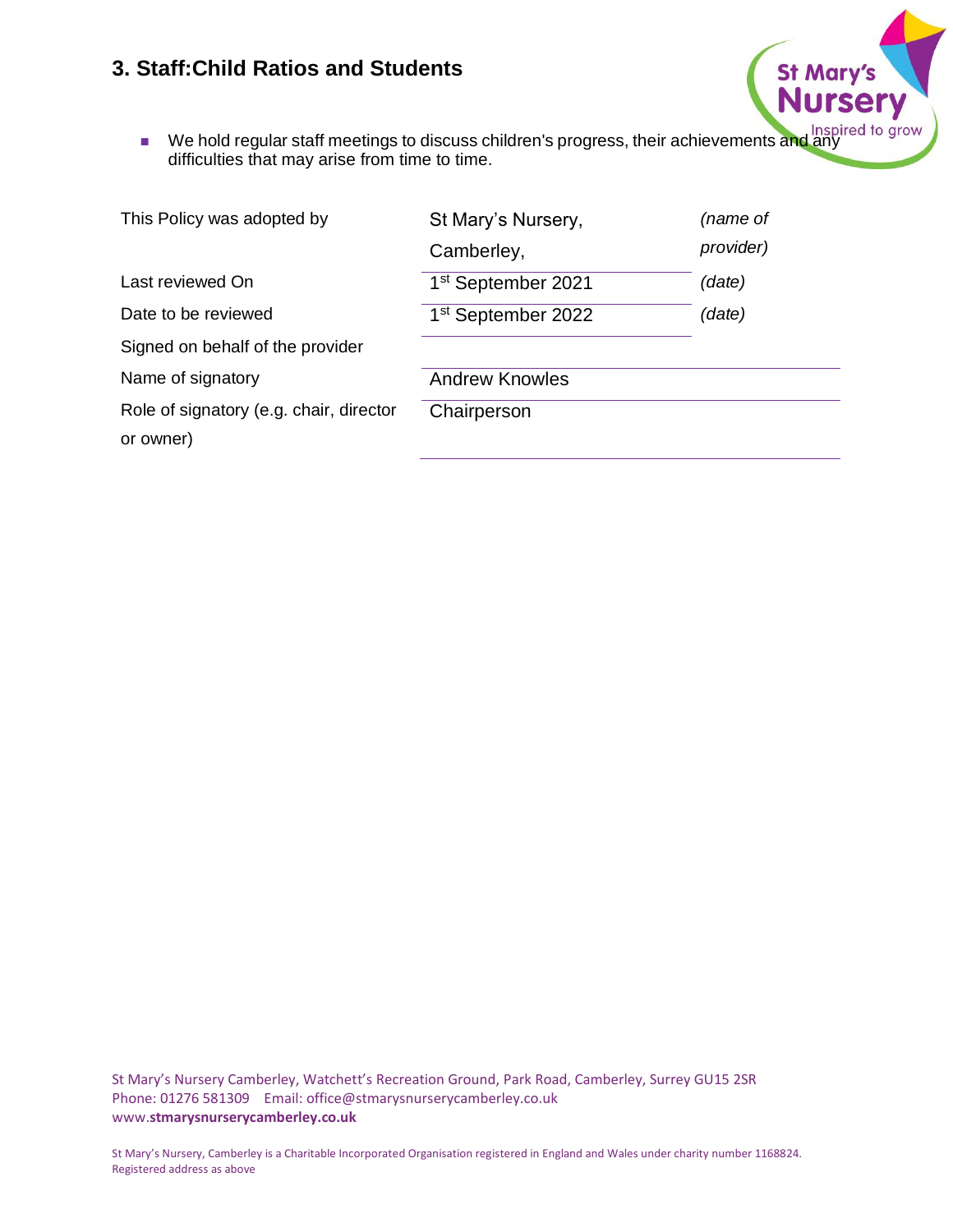

## **3.2 Student Placements**

Qualifications and training make an important contribution to the quality of care and education. As part of our commitment, we may offer placements to students undertaking relevant qualifications/training. We aim to provide students experiences that will contribute to the successful completion of their studies and provide examples of quality practice in early years care and education.

- The setting manager ensures that students meet the 'suitable person' requirements.
- The setting manager discusses the aim of the placement with the student's tutor prior to the placement commencing. The expectations of both parties are agreed at this point.
- The good character of students under 17 years old is vouched for by the establishment that places them, the setting manager must be satisfied that all relevant checks have been made.
- Students do not have unsupervised access to children.
- Students and apprentices who are undertaking L3 or above may be counted in ratios if the setting manager is convinced that they are suitably experienced.
- Employed trainee staff over the age of 17 may be included in staffing ratios if deemed competent.
- Staff working as apprentices (aged 16 or over) may be included in staffing ratios if deemed competent.
- Public liability and employer's liability insurance is in place that covers students and voluntary helpers.
- Students are aware of confidentiality.
- Student induction includes how the setting and sessions are managed, and policies and procedures, in particular safeguarding, confidentiality and health and safety.
- Appropriate members of staff co-operate with students' tutors to assist them in fulfilling the requirements of their course of study.
- The setting communicates a positive message to students about the value of qualifications and training.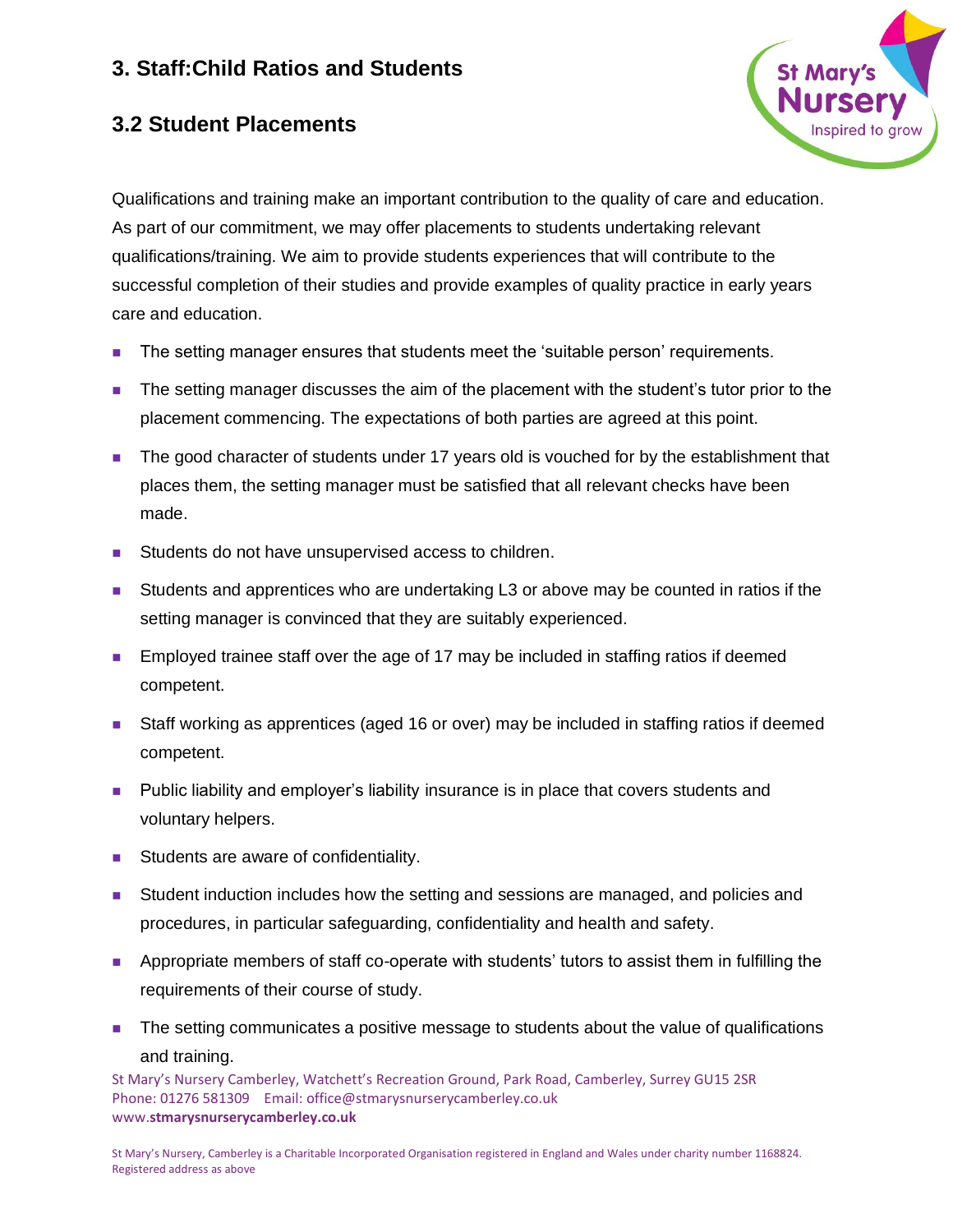- The needs of the children and their families remain paramount at all times and students are only admitted in numbers that do not hinder the work of the setting.
- The setting manager ensures that students and trainees on placement are engaged in bona fide early years training, which provides the necessary background understanding of children's development and activities.

| St Mary's Nursery, Camberley,  | (name of<br>provider) |
|--------------------------------|-----------------------|
| 1 <sup>st</sup> September 2021 | (date)                |
| 1 <sup>st</sup> September 2022 | (data)                |
|                                |                       |
| <b>Andrew Knowles</b>          |                       |
| Chairperson                    |                       |
|                                |                       |